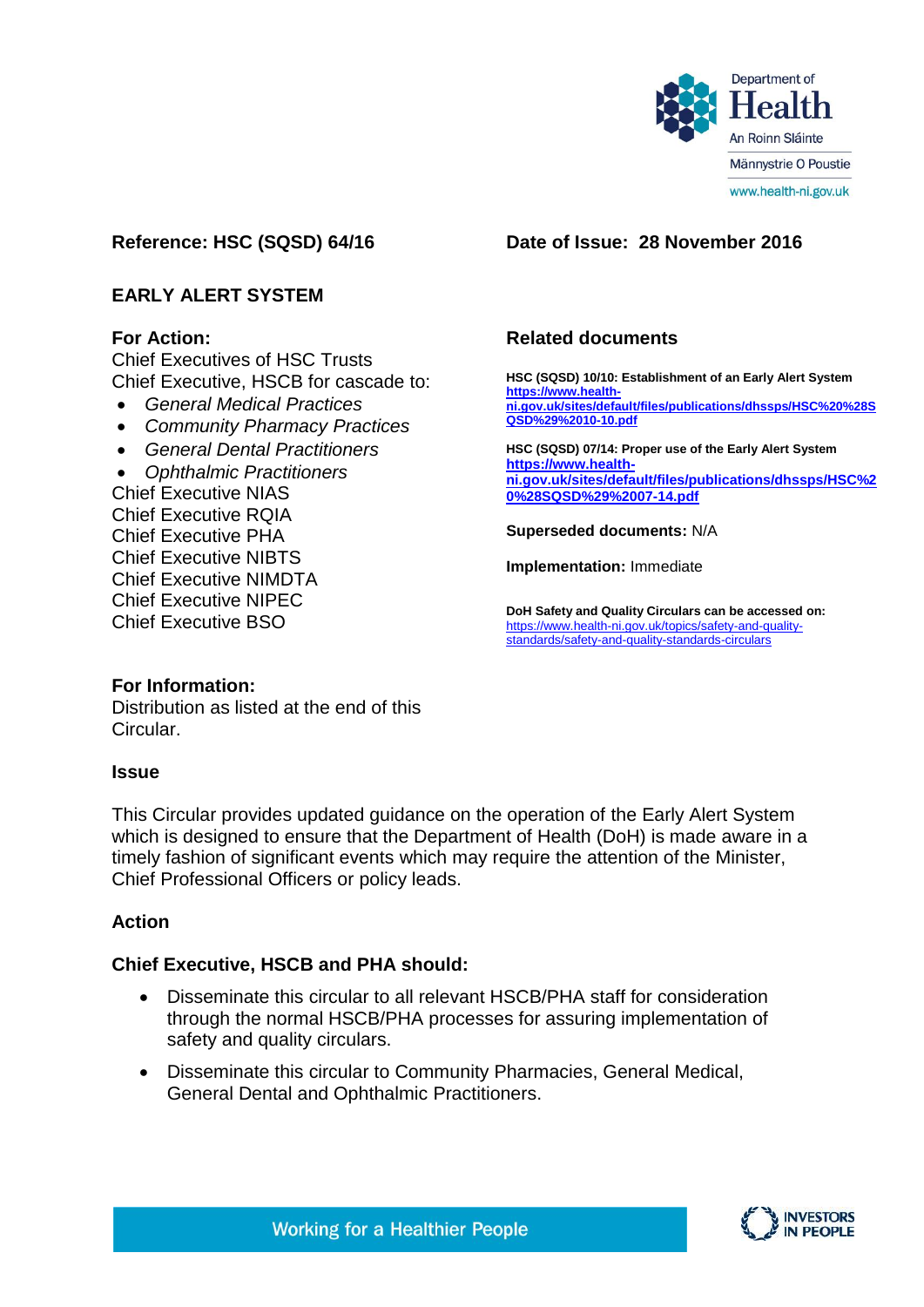# **Chief Executives of HSC Trusts, NIAS, NIBTS, NIPEC and BSO should:**

Disseminate this circular to all relevant staff.

## **Chief Executive, RQIA should:**

Disseminate this circular to all relevant independent sector providers.

## **Chief Executive, NIMDTA should:**

 Disseminate this circular to doctors and dentists in training in all relevant specialities.

## **Background**

In June 2010, the process of reporting Early Alerts was introduced. The purpose of this circular is to re-issue the guidance and Early Alert notification to advise staff of the procedures to be followed if an Early Alert is appropriate.

This revised circular will also serve as a reminder to the HSC organisations to ensure that the Department (and thus the Minister) receive prompt and timely details of events (these may include potential serious adverse incidents), which may require urgent attention or possible action by the Department.

You are asked to ensure that this circular is communicated to relevant staff within your organisation.

# **Purpose of the Early Alert System**

The Early Alert System provides a channel which enables Chief Executives and their senior staff (Director level or higher) in HSC organisations to notify the Department in a prompt and timely way of events or incidents which have occurred in the services provided or commissioned by their organisations, and which may require immediate attention by Minister, Chief Professional Officers or policy leads, and/or require urgent regional action by the Department.

## **Criteria for using the Early Alert System**

The established communications protocol between the Department and HSC organisations emphasises the principles of 'no surprises', and an integrated approach to communications. Accordingly, HSC organisations should notify the Department promptly (within 48 hours of the event in question) of any event which has occurred within the services provided or commissioned by their organisation, or relating to Family Practitioner Services, and which meets one or more of the following criteria:

*1. Urgent regional action may be required by the Department, for example, where a risk has been identified which could potentially impact on the wider HSC service or systems;*

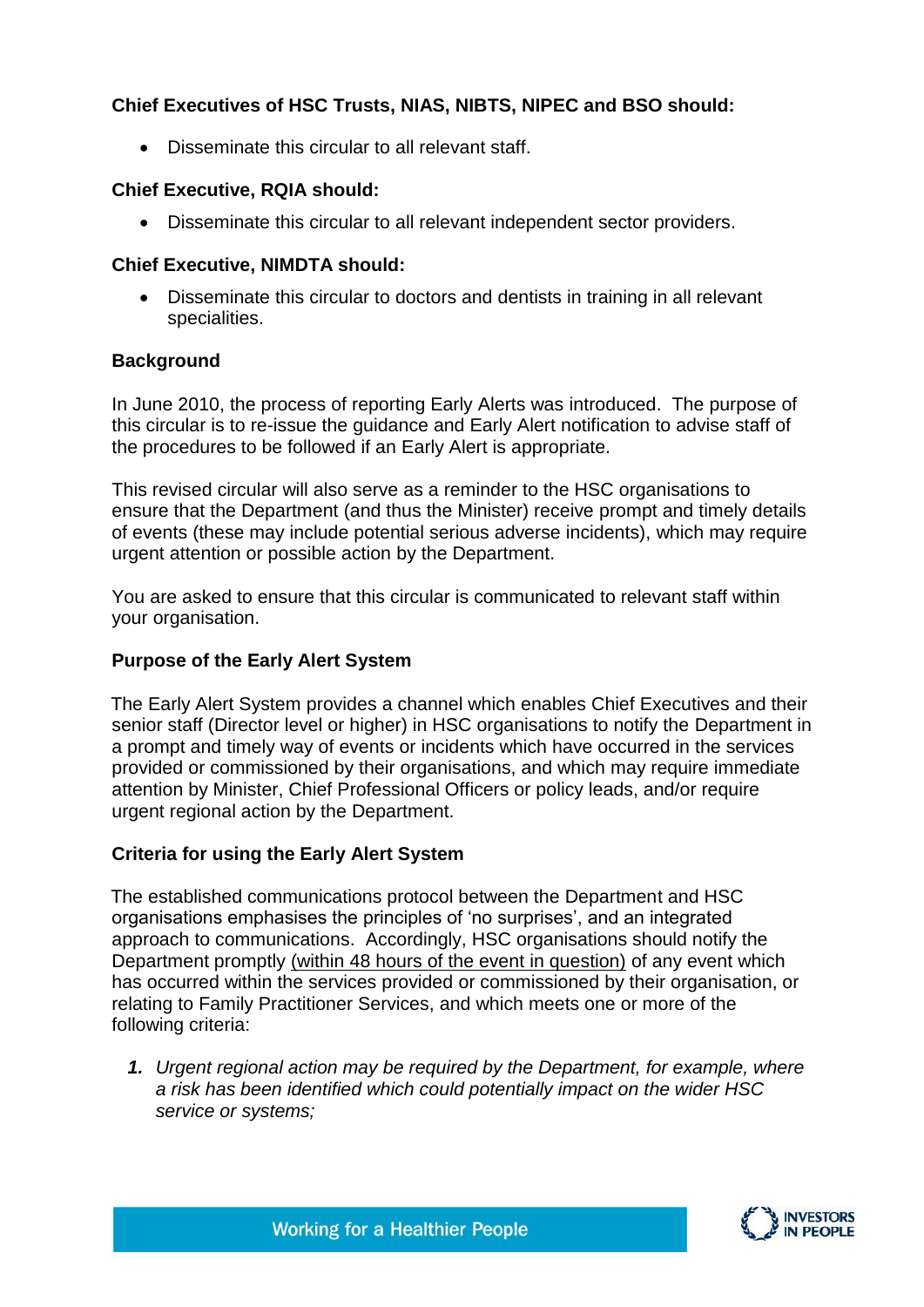- *2. The HSC organisation is going to contact a number of patients or clients about harm or possible harm that has occurred as a result of the care they received. Typically, this does not include contacting an individual patient or client unless one of the other criteria is also met;*
- *3. The HSC organisation is going to issue a press release about harm or potential harm to patients or clients. This may relate to an individual patient or client;*
- *4. The event may attract media interest;*
- *5. The Police Service of Northern Ireland (PSNI) is involved in the investigation of a death or serious harm that has occurred in the HSC service, where there are concerns that a HSC service or practice issue (whether by omission or commission) may have contributed to or caused the death of a patient or client. This does not include any deaths routinely referred to the Coroner, unless:*
	- *i. there has been an event which has caused harm to a patient or client and which has given rise to the Coroner's investigation; or*
	- *ii. evidence comes to light during the Coroner's investigation or inquest which suggests possible harm was caused to a patient or client as a result of the treatment or care they received; or*
	- *iii. the Coroner's inquest is likely to attract media interest.*
- *6. The following should always be notified:*
	- *i. the death of, or significant harm to, a child, and abuse or neglect are known or suspected to be a factor;*
	- *ii. the death of, or significant harm to, a Looked After Child or a child on the Child Protection Register;*
	- *iii. allegations that a child accommodated in a children's home has committed a serious offence; and*
	- *iv. any serious complaint about a children's home or persons working there.*
- *7. There has been an immediate suspension of staff due to harm to patient/client or a serious breach of statutory duties has occurred.*

Family Practitioner Services should notify the HSC Board about events within the services they provide that meet one or more of these criteria. The HSC Board will then notify the Department.

# **Operational Arrangements**

It is the responsibility of the reporting HSC organisation to ensure that a senior person from the organisation (at Director level or higher) communicates with a senior member of staff in the Department (i.e. the Permanent Secretary, Deputy Secretary, Chief Professional Officer, or Assistant Secretary) regarding the event, and also an equivalent senior executive in the HSC Board, and the Public Health Agency, as appropriate, and any other relevant bodies.

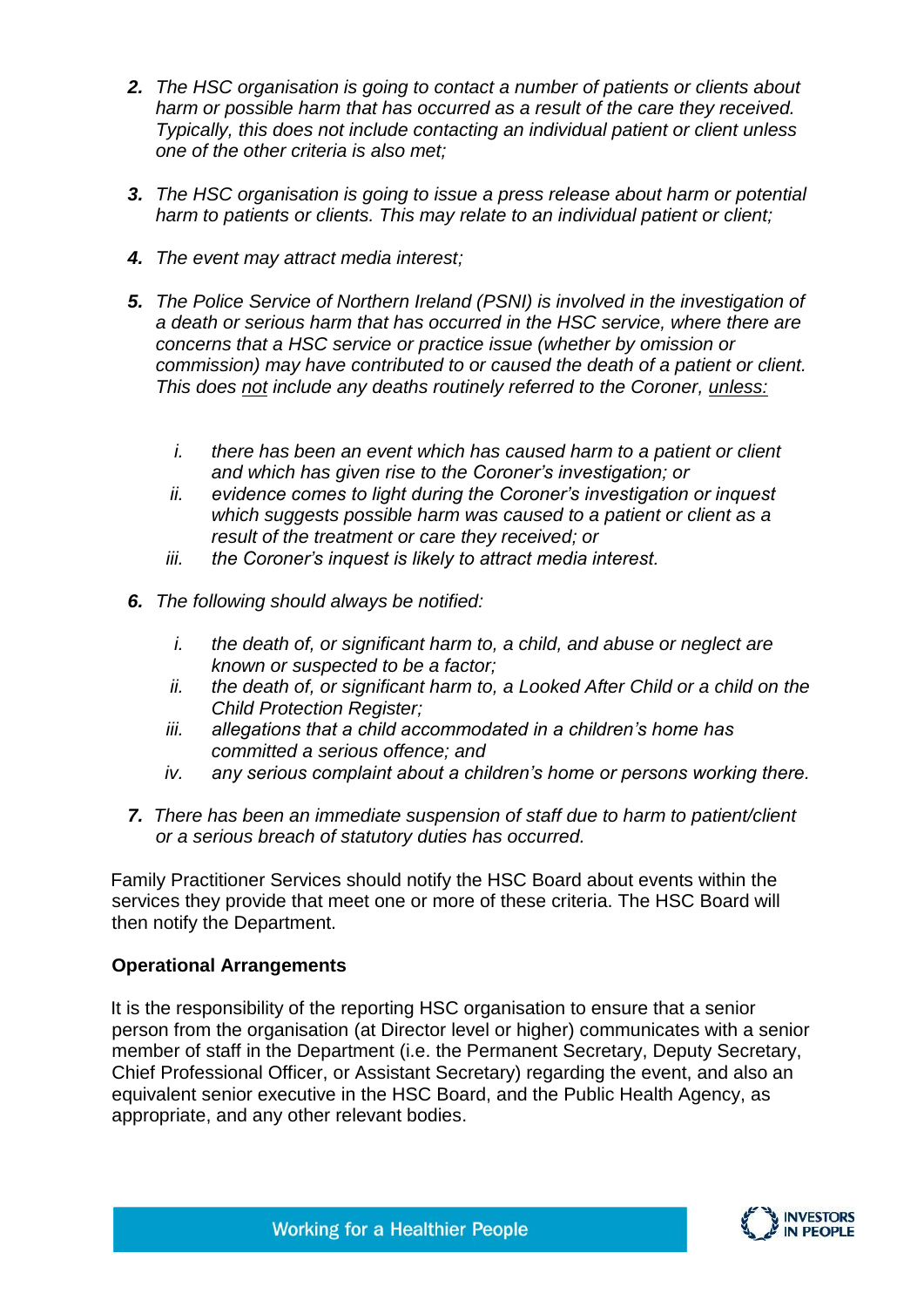It is the responsibility of the reporting Family Practitioner Service practice to ensure that a senior person from the practice **speaks in person** to the Director of Integrated Care (or deputy) in the HSC Board regarding the event.

The next steps will be agreed during the call and appropriate follow-up action taken by the relevant parties. In **all** cases, however, the reporting organisation must arrange for the content of the initial contact to be recorded on the pro forma attached at *Annex A*, and forwarded, within **24 hours** of notification of the event, to the Department at [earlyalert@health-ni.gov.uk](mailto:earlyalert@health-ni.gov.uk) and the HSC Board at [earlyalert@hscni.net](mailto:earlyalert@hscni.net)

There will be occasions when reporting organisations feel it is appropriate to provide updates on an Early Alert which has already been reported. Given that a passage of time may have elapsed and Ministerial changes, this is good practice. It may be appropriate, therefore, for a senior person from the organisation (at Director level or higher) to communicate with a senior member of staff in the Department (i.e. the Permanent Secretary, Deputy Secretary, Chief Professional Officer, or Assistant Secretary) regarding the update. This is not mandatory but reporting organisations will wish to exercise judgement as to whether there has been a substantive change in the position which would warrant a call.

#### **Enquiries:**

Any enquiries about the content of this circular should be addressed to:

Mr Brian Godfrey Safety Strategy Unit Department of Health Castle Buildings **Stormont** BELFAST BT4 3SQ **Tel:** 028 9052 3775 [qualityandsafety@health-ni.gov.uk](mailto:qualityandsafety@health-ni.gov.uk)

Yours sincerely

fame

**Dr Paddy Woods** 

## **Distributed for information to:**

Director of Public Health/Medical Director, PHA Director of Nursing, PHA Dir of Performance Management & Service Improvement, HSCB Dir of Integrated Care, HSCB Head of Pharmacy and Medicines Management, HSCB Heads of Pharmacy and Medicines Management, HSC Trusts

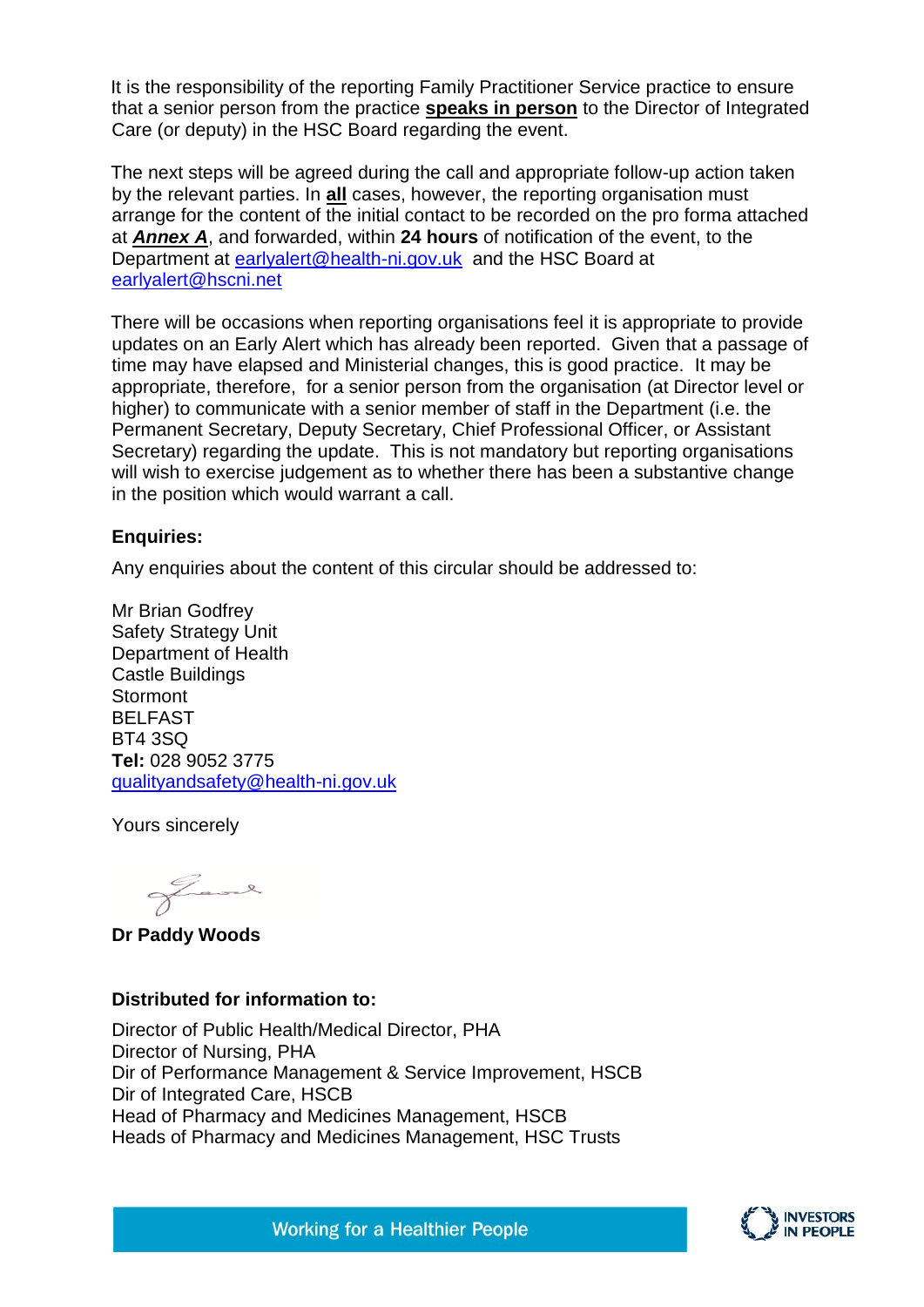Safety and Quality Alerts Team, HSC Board Governance Leads, HSC Trusts Prof. Sam Porter, Head of Nursing & Midwifery, QUB Prof. Pascal McKeown, Head of Medical School, QUB Prof. Donald Burden, Head of School of Dentistry, QUB Professor Carmel Hughes, Head of School of Pharmacy QUB Dr Owen Barr, Head of School of Nursing, UU Prof. Paul McCarron, Head of Pharmacy School, UU Staff Tutor of Nursing, Open University Director, Safety Forum Lead, NI Medicines Governance Team NI Medicines Information Service NI Centre for Pharmacy Learning and Development Clinical Education Centre NI Royal College of Nursing